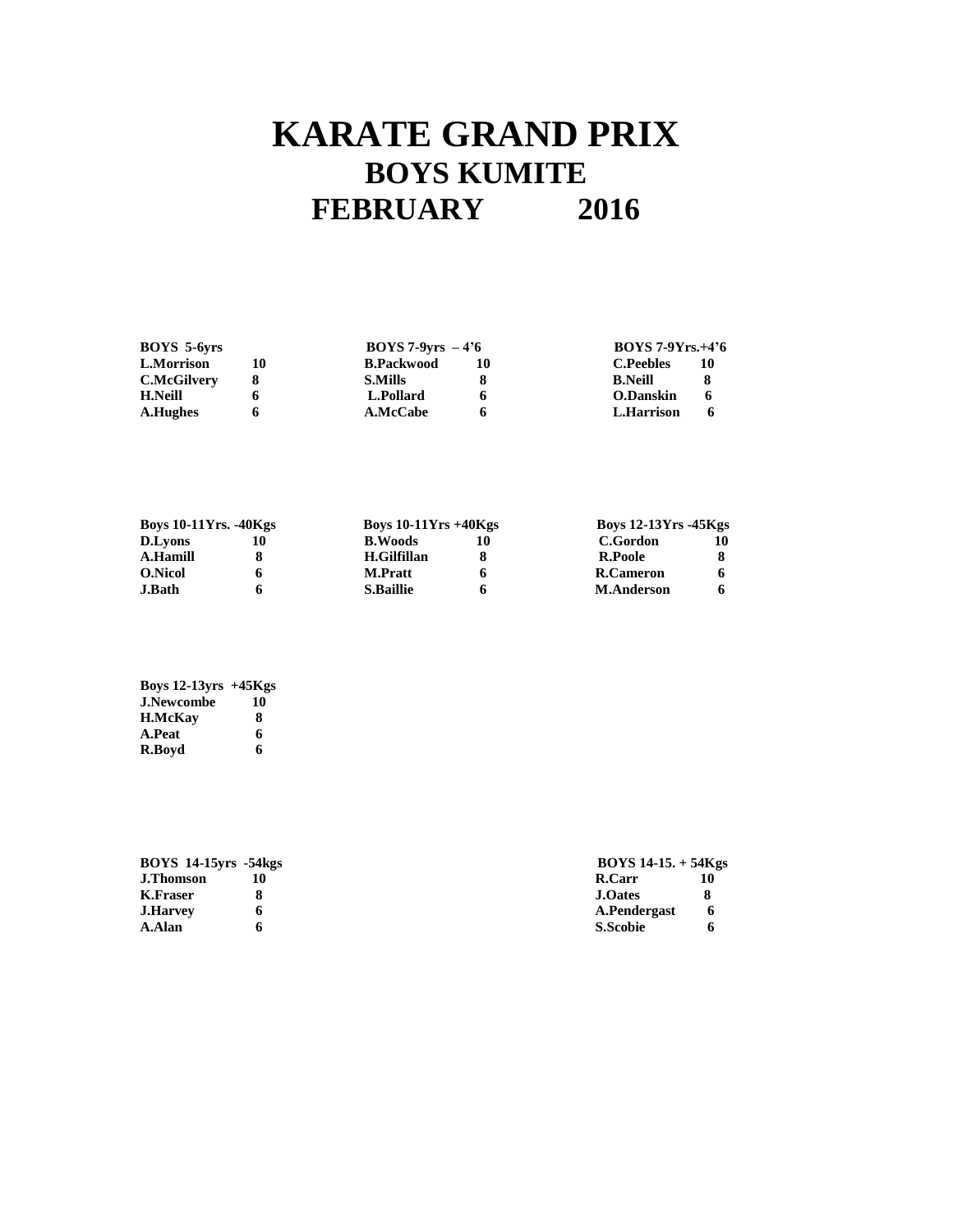## **KARATE GRAND PRIX GIRLS KUMITE RESULTS<br>FEBRUARY 2016 FEBRUARY 2016**

| Girls $.5 - 6$ Yrs. |    | Girls. $7 - 9$ vrs. $-4' - 6$ |  | Girls $.7-9Yrs. +4'6$ . |    |
|---------------------|----|-------------------------------|--|-------------------------|----|
| L.Stuart            | 10 | A.Pandit                      |  | <b>E.McKinley</b>       | 10 |
| S.Duff              |    | C.Kelly                       |  | <b>H.Benson</b>         |    |
| <b>J.Cleary</b>     | O  | K.Robertson                   |  | S.O'Neill               |    |
| L.Thomson           |    | <b>D.Hutchison</b>            |  | <b>E.Baillie</b>        |    |

| Girls.10 -11Yrs. -38 kgs. |    | Girls. $10-11$ Yrs $+38$ kgs |   |  |
|---------------------------|----|------------------------------|---|--|
| N.Mullen                  | 10 | L.Semple                     |   |  |
| N.McGregor                |    | <b>K.Stock</b>               |   |  |
| <b>A.Beattie</b>          |    | <b>E.Poole</b>               | O |  |
| <b>K.Davies</b>           |    | Z.Berry                      | O |  |

| Girls $12-13Yrs -45Kgs$ |  | Girls $12-13Yrs +45Kgs$ |    |  |
|-------------------------|--|-------------------------|----|--|
| <b>D.Purves</b>         |  | <b>T.Cleary</b>         | 10 |  |
| <b>E.Jones</b>          |  | C.McNab                 | 8  |  |
| E.Davidge               |  | A.Goldie                | 6  |  |
|                         |  | J.Wojciewowski          | 6  |  |

| Girls. 14-15Yrs. Open |    |
|-----------------------|----|
| <b>M.Maxwell</b>      | 10 |
| A.Pollard             | 8  |
| E.Fleming             | 6  |
| D.McGuigan            | 6  |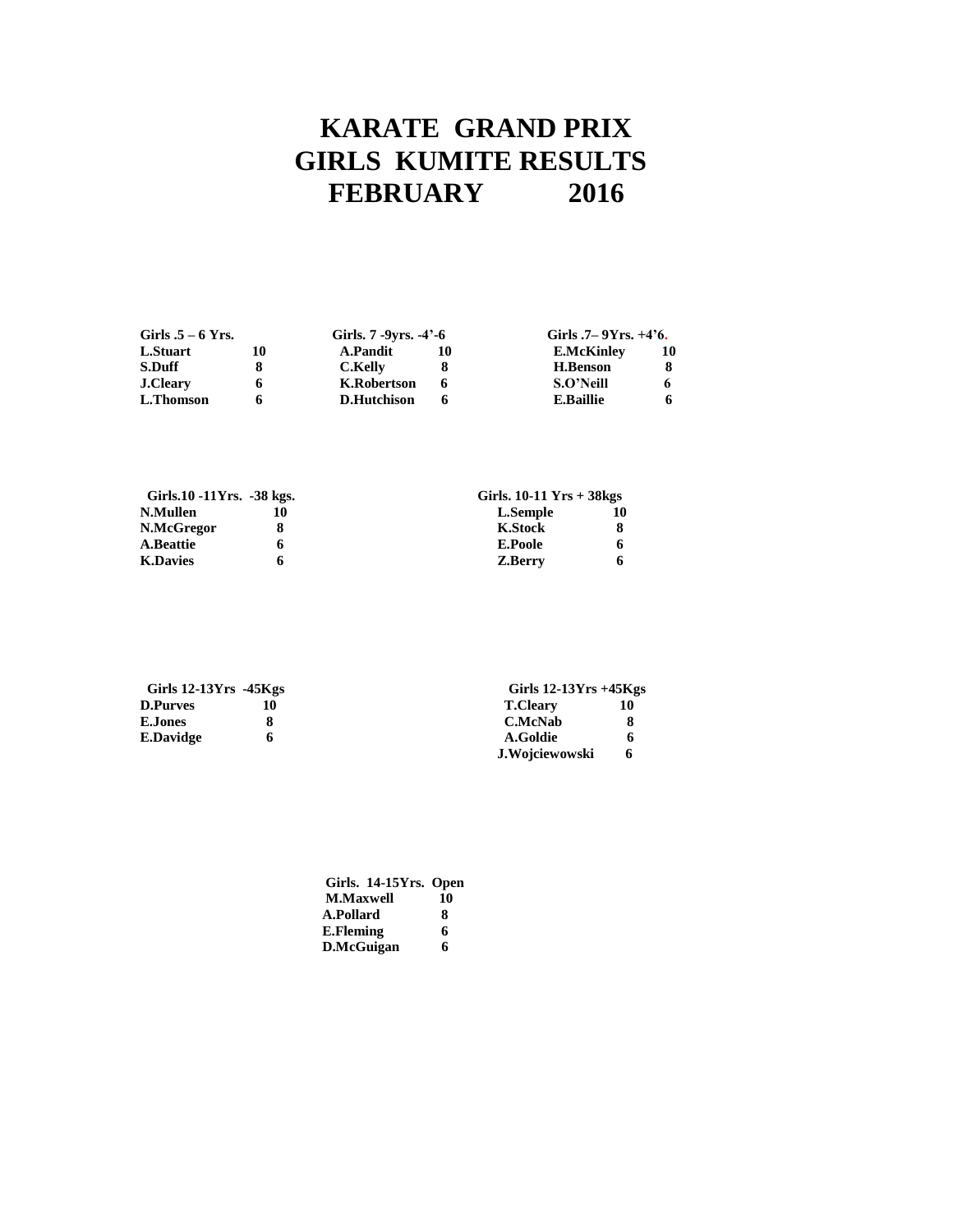### **KARATE GRAND PRIX MALE & FEMALE KUMITE RESULTS FEBRUARY 2016**

### **MENS 16-18yrs**

| <b>MENS 16-18yrs</b> |  | Male Vets $\&$ 9-4 <sup>TH</sup> .kyu |  |  |
|----------------------|--|---------------------------------------|--|--|
| C.Duff               |  | W.Leslie                              |  |  |
| J.Gibson             |  | <b>P.McCabe</b>                       |  |  |
| J.Sinclair           |  | L.Crowe                               |  |  |
| <b>N.Delaney</b>     |  | J.Graham                              |  |  |

#### **SNR. MENS OPEN A.Shafei 10 J.Douglas 8 C.Scobie 6 L.Steen 6**

**LDS. 9th -4 L.Thorburn 10 H.Campbell 8 L.Carmody 6 S.Queen 6**

| <b>SNR.LDS. OPEN</b> |    |
|----------------------|----|
| A.Surma              | 10 |
| A.Luke               | х  |
| <b>N.Rainey</b>      | 6  |

**the KDS.16-18Yrs Open**